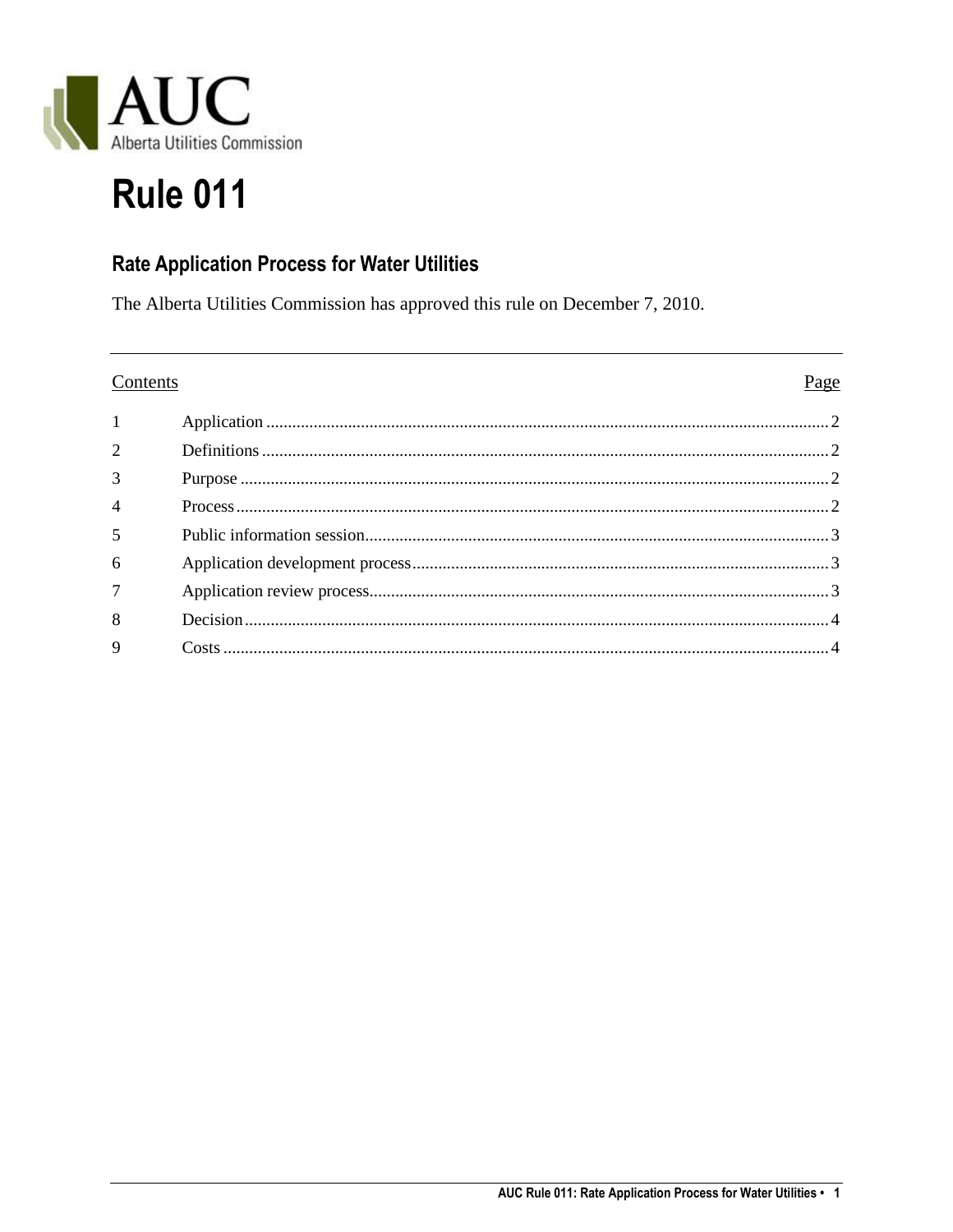# <span id="page-1-0"></span>**1 Application**

This rule applies to the rate application process for investor-owned water utilities. Municipal water utilities are not eligible for the AUC Rule 011 process. The water utilities to which this rule applies will be those with a small customer base. This will be determined at the discretion of the Commission.

## <span id="page-1-1"></span>**2 Definitions**

In this rule:

- (a) "Commission" means the Alberta Utilities Commission;
- (b) "staff" means an employee or employees of the Commission.

#### <span id="page-1-2"></span>**3 Purpose**

- **3.1** The purpose of this rule is to provide an efficient**,** cost effective process to mitigate the full regulatory process which is often costly for small water utilities because of the small customer base over which costs are collected, and water utilities generally do not have the personnel and expertise required for complex rate hearings.
- **3.2** The process detailed in this rule reduces costs by minimizing the need for parties to engage consultants and legal counsel and by making use of the expertise of staff.

#### <span id="page-1-3"></span>**4 Process**

This rule applies in any of the following circumstances:

- (a) a water utility contacts the Commission for assistance in developing a rate application.
- (b) a water utility files an application with the Commission that does not meet the information requirements outlined in the AUC's *Information Required for Water Applications* document (IRWAD).
- (c) a water utility files an application with the Commission that meets the information requirements outlined in the AUC's IRWAD.
- (d) when the Commission agrees with a customer submission that a review of a water utility's rates is warranted, or
- (e) the Commission determines for any reason that a review of a water utility's rates is warranted.
- **4.1** If an application is provided which, in the Commission's view, meets the requirements of the AUC's IRWAD the application can move to the review process stage which will test the merits of the application.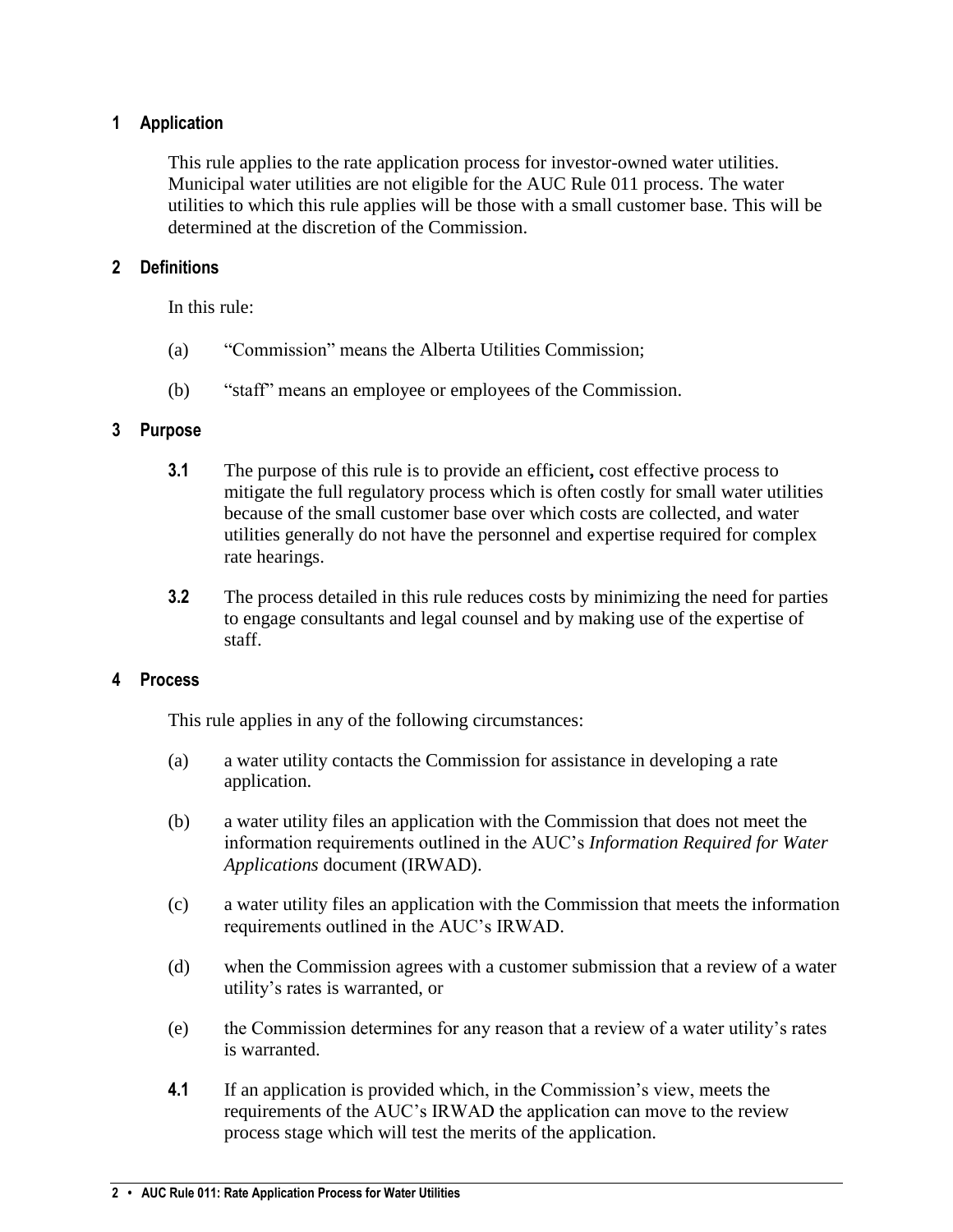- **4.2** In other circumstances, Commission staff may work with the water utility and customers to prepare a rate application, guided by the AUC's IRWAD. This is an information gathering process and is not a test of the merits of the information, and is described below under application development process. Once the application development process is complete, the review process starts during which the Commission reviews the application and gathers further information as required in order to make a decision on the application.
- **4.3** An applicant or the Commission may propose alternative methods to set just and reasonable rates.

## <span id="page-2-0"></span>**5 Public information session**

- **5.1** As part of the application development process, staff may hold a public information session for customers to explain the overall application development and review process and provide an opportunity for customers to establish a group of one or more representatives to collectively represent all customers.
- **5.2** If a customer group is formed, staff may meet with the group to obtain information for consideration in the preparation of the application or for the review process.
- **5.3** Generally, there will be only be one public information session, if a public information session is not held during the application development process, it may be held as part of the application review process.

## <span id="page-2-1"></span>**6 Application development process**

- **6.1** As outlined in Section 4, an application will need to be developed in certain circumstances. This development process may involve the utility, Commission staff and customer representatives. The product of this process will be a complete application from which the review process can start.
- **6.2** For use in developing an application, the Commission has prepared pro-forma general terms and conditions of service for water utilities to customize for their own use. In addition, Commission staff may prepare and use rate and revenue requirement models which will be made available to the utility for future use.

# <span id="page-2-2"></span>**7 Application review process**

**7.1** Once an application has been filed the review process will commence. At this time a Commission member will be assigned to the application. It is expected that a written process will be conducted with no oral hearings, and the application review process is to be completed within 110 days. This record development target timeline was established based on the assumption that the Commission will receive thorough and detailed information.